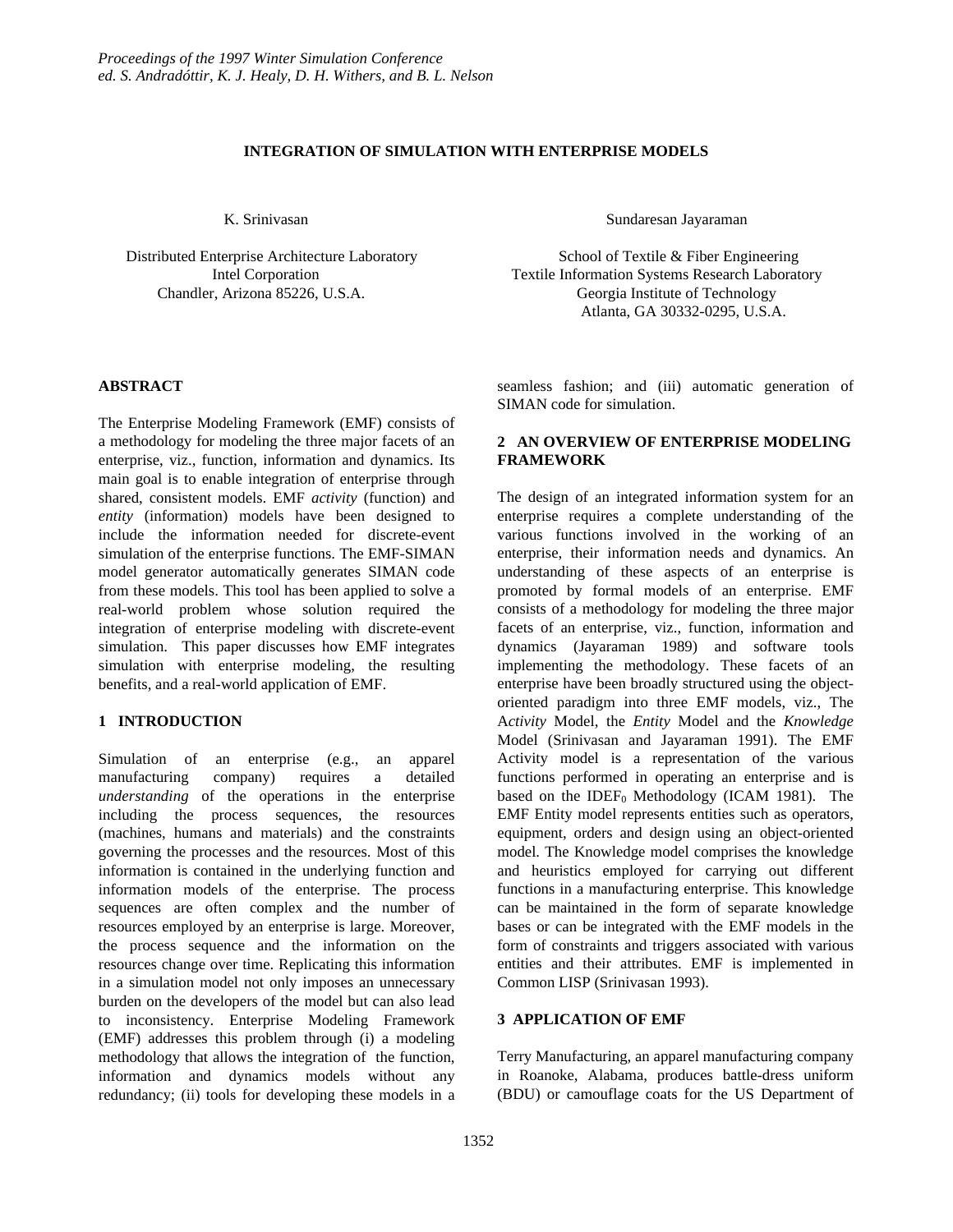Defense (DoD) and uniforms for restaurant chains in a unique "shared production" partnership. The company needed the capability to *ramp up* its production for DoD in the event of a mobilization by redeploying its machinery and personnel rapidly from other product lines. The following were necessary to achieve this goal:

• Comprehensive understanding of the differences in the processes and resource needs for different products (BDU Coats, Restaurant Uniforms, etc.);

• Integration of the sales, planning, manufacturing, payroll and other information systems through a shared database; and

• Ability to answer questions such as which resource will be the bottleneck if supply to DoD has to be ramped up by say 25%, and how much ramp-up can be achieved with available resources.

A two-pronged approach was adopted to carry out this effort in collaboration with Terry Manufacturing personnel. First, a comprehensive enterprise model encompassing the function and information facets was developed and used as the framework for the design and development of a shared database. Second, with the enterprise model as the basis, discrete-event simulation models were created and used to determine the resources needed for ramping up the supply to DoD by various levels from 10% to 50% and also to identify the bottlenecks.

While the models developed for Terry Manufacturing are excellent examples demonstrating the need for integration between enterprise function, information and dynamics models, they are too complex for description in this paper (the process for manufacturing the BDU Coats involves more than 60 operations). Hence, a simple hypothetical example is used in the next section to describe the EMF-SIMAN generator implementation. Srinivasan,et al. (Srinivasan, Terry and Jayaraman 1993) describe the models developed for Terry Manufacturing and the benefits in detail.

# **4 IMPLEMENTATION OF EMF AND EMF-SIMAN GENERATOR**

EMF provides different modeling constructs to reflect the differences between *flow-shops* and *job-shops*. A flow-shop usually produces a limited number of products and new products are not introduced frequently. In EMF, the process plan for flow-shops is explicitly modeled as a part of the Activity Model. Figure 1 shows the processes involved in the manufacturing of a cylindrical container in a flow-shop using extended IDEF $_0$  notation. On the other hand, a job-shop produces several products at a time. Also, new one-time-only orders for products are common. To accommodate such frequent changes in

products and process plans, the process sequence is attached to the entity representing the product.

### **4.1 Simulation of Flow-shops**

In the simplified Activity Model of a flow-shop (Figure 1) only one product, viz., a cylindrical container, is manufactured from sheet metal. The figure shows the decomposition of the *Make Cylindrical Container* activity. The static aspects of the functions include the interface to the function in terms of its Inputs, Controls, Outputs and Mechanisms. For example, consider the activity *Cut Metal* in Figure 1: its Input is *Sheet Metal*, Control is *Process Parameters*, Outputs are *Cut Part1* and *CutPart2*, and the Mechanisms are the *Cutting Machine* and *Cutting Operator*. In EMF, Mechanisms such as Cutting Machine and Cutting Operator are modeled as sub-classes of a built-in generic class *Resource* and inherit its attribute *Total Number.* The number of a particular resource available is specified using this attribute. The dynamic aspects of an activity include the following: (i) the size of the lot processed at a time (its default value is one, i.e., parts are processed one at a time unless specified otherwise); (ii) the distribution followed by the process time (triangular, uniform, exponential and normal are the distributions currently supported by EMF); (iii) the relative proportions of the different types of parts (outputs) produced. Figure 2 shows the EMF editors used to specify these aspects for the activity Cut Metal in the present example.

#### **4.1.1 Determining Assembly Processes**

In Figure 1, the activity *Assemble Container* has two inputs -- one is a queue of Cylindrical Parts and the other is a queue of *Bottom Pieces*. The Assemble Container activity can be triggered only if entities are present in both the input queues. On the other hand, certain activities may receive inputs through multiple queues, but can be triggered by the presence of an entity in any one of the input queues. The latter is the default in EMF. It waits for entities in multiple input queues based on the following two criteria:

• An activity is defined to be of the type Assembly; and

• The input entity types are components of the output entity type.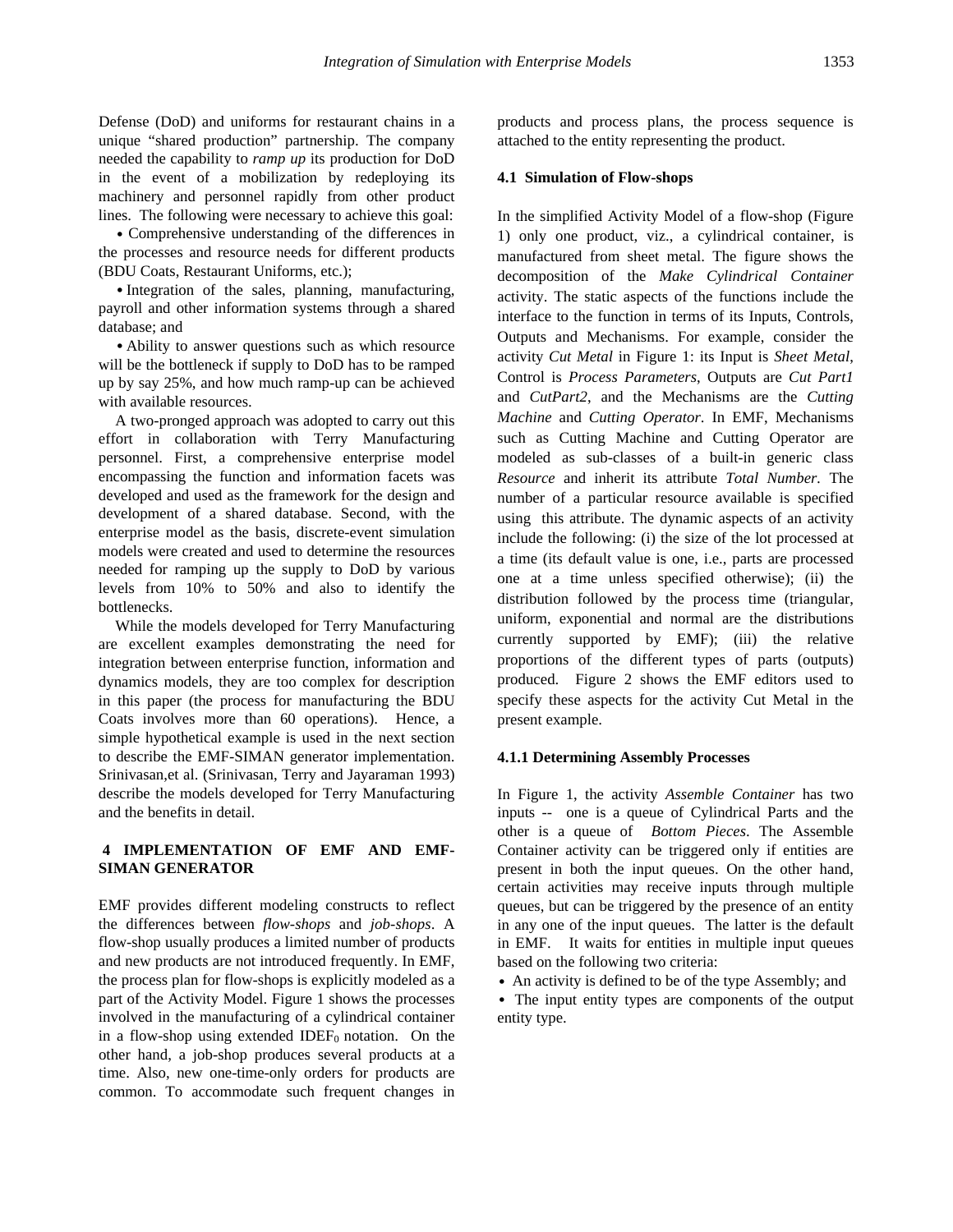

Figure 1: An Example of a Flow Shop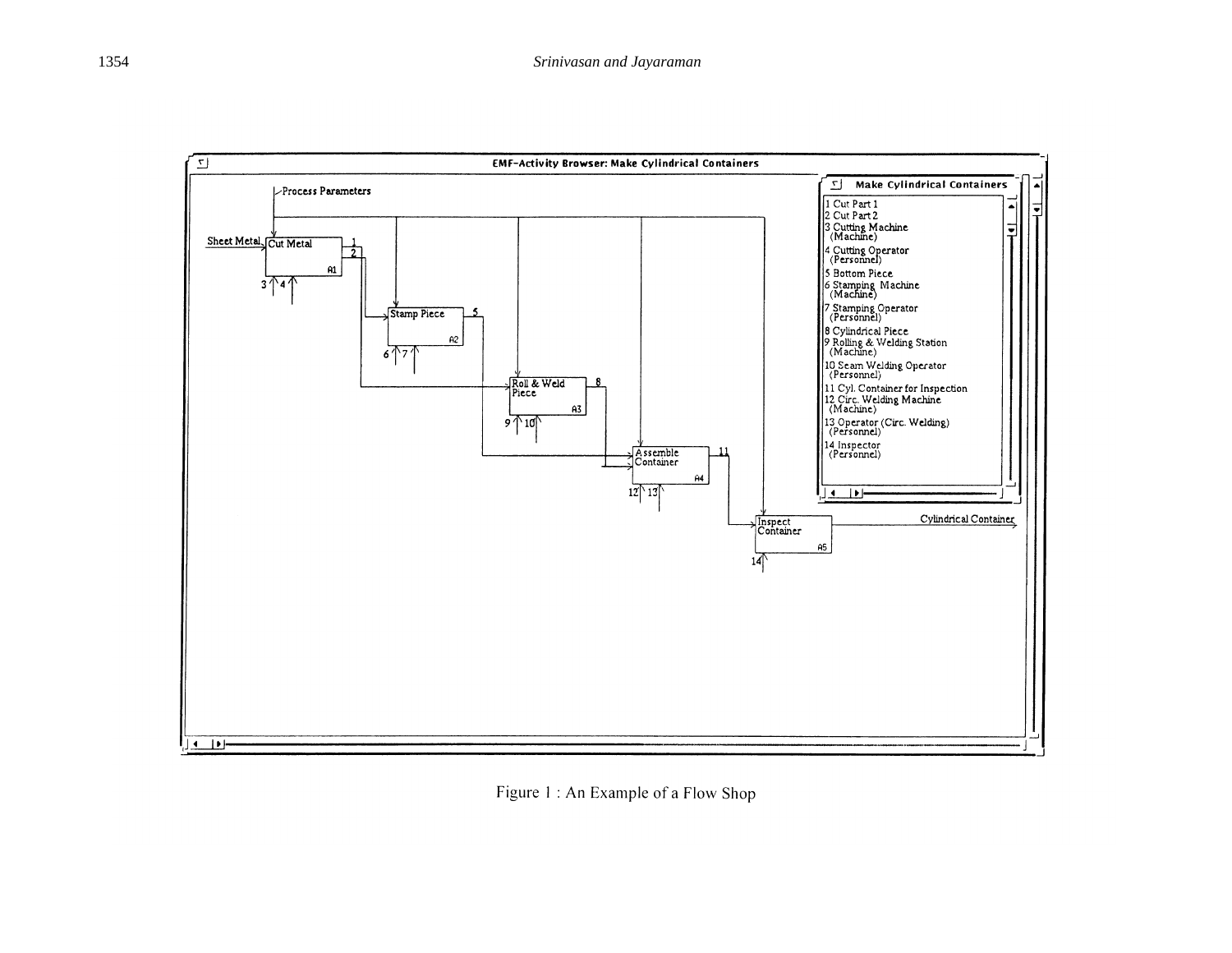### **4.1.2 Specifying Branches in Material Flow**

It can be seen from Figure 1 that the Cut Metal activity supplies both the Stamp Piece and Roll & Weld activities with their inputs. When EMF encounters an activity feeding multiple activities, it prompts the user for the proportion of parts to be fed to each process through the Event Editor (Figures 2a and 2b). In the current case, since each container is made from one Bottom Piece and one Cylindrical Part, a proportion of 50% is assigned for each output queue.

| ۳۱                                 | <b>Event Editor</b> |            |      |  |  |
|------------------------------------|---------------------|------------|------|--|--|
| Save Event) Load Event)            | Next Event)         |            |      |  |  |
| Activity: cut-metal                |                     |            |      |  |  |
| Event: cut1                        |                     |            |      |  |  |
| Lot Size: 1<br>ノ 十字                |                     |            |      |  |  |
| Process Time Distribution: uniform |                     |            |      |  |  |
|                                    |                     |            |      |  |  |
| <b>Percentages of Outputs</b>      |                     |            |      |  |  |
| Output                             |                     | Percentage |      |  |  |
| Cut Part1                          |                     | 50         | 745  |  |  |
| Cut Part2                          | ÷                   | 50         | メキャー |  |  |
|                                    |                     |            |      |  |  |

Figure 2a: User Interface for Defining a Process Step (Event *Cut1* of the Activity *Cut Metal*)

| Uniform Distribution Parameters Editor        |                                     |                    |  |  |
|-----------------------------------------------|-------------------------------------|--------------------|--|--|
| Event: cut1                                   |                                     |                    |  |  |
|                                               | <b>Process Time</b>                 |                    |  |  |
| Minimum: 21 $\angle$ / $\left  \cdot \right $ | <b>Maximum:</b> 25 $\angle  \cdot $ | Time Unit: minutes |  |  |

Figure 2b: User Interface for Defining a Process Step Specifying Distribution Parameters for the Event *Cut1*

### **4.1.3 Specifying Simulation Parameters and Generating Simulation Code**

In addition to describing all activities in terms of their static and dynamic features, it is necessary to specify parameters for running the simulation experiments (Figure 3). The parameters to be specified are (i) the scope of the simulation model; (ii) the total simulation run time; (iii) the time to be allowed for the system to reach steady state; and (iv) the number of simulation runs. After the modeler fills in all the simulation experiment parameters, the model and experiment files required for a SIMAN simulation model (Pegden, Shannon and Sadowski 1990) are generated by EMF.

| <b>Flow Shop Simulation Parameters</b>              |                                              |  |  |  |
|-----------------------------------------------------|----------------------------------------------|--|--|--|
| Write Simulation Code )                             |                                              |  |  |  |
|                                                     | <b>Simulation Scope</b> : make-cyl-container |  |  |  |
| Parts/Minute                                        | $\therefore$ 28<br><u>- 서</u> 의              |  |  |  |
|                                                     |                                              |  |  |  |
| <b>Run Simulation for (Minutes): 36000</b><br>⊤   ج |                                              |  |  |  |
| <b>Steady State After (Minutes)</b> : 5000<br>7   7 |                                              |  |  |  |
| Number of Simulation Runs $: 1_{\infty}$            | 74                                           |  |  |  |
|                                                     |                                              |  |  |  |

Figure 3: Parameters for a Flow-shop Simulation

#### **4.2 Simulation of Job-shops**

As mentioned before, the major difference between jobshop models and flow-shop models in EMF is that the process plans are encapsulated with the product type in a flow-shop model. This minimizes changes needed to the models when new product types are introduced.

While specifying the simulation experiment for a jobshop, the form (Figure 4) displays a list of all sub-classes (Part1, Part2 and Part3) of the built-in class *Material for Manufacturing*, and lets the user specify what proportion of the arriving parts are of the particular class; if the user wishes to exclude a particular class from the simulation experiment, its percentage can be set to zero. Apart from the proportion of different part types, the parameters to be specified are the part arrival rate, total simulation run time, time taken for the system to reach steady state and the number of simulation runs.

| ↸                      | <b>Job Shop Simulation Parameters</b> |        |                 |
|------------------------|---------------------------------------|--------|-----------------|
| Write Simulation Code) |                                       |        |                 |
|                        |                                       |        |                 |
| Parts/Minute : 10      |                                       | 그 [포]  |                 |
| Part                   | <b>Relative Percentage</b>            |        |                 |
| Part1                  | : 25                                  | 기획     |                 |
| Part2                  | : 45                                  | 그 눈이   |                 |
| Part3                  | : 30                                  | ライド マー |                 |
|                        | Run Simulation for (Minutes): 36000   |        | $\chi$   $\psi$ |
|                        | Steady State After (Minutes) : 10000  | ≢上に    |                 |
|                        | Number of Simulation Runs : 1.        |        | アトマ             |
|                        |                                       |        |                 |

Figure 4: Parameters for a Job-shop Simulation